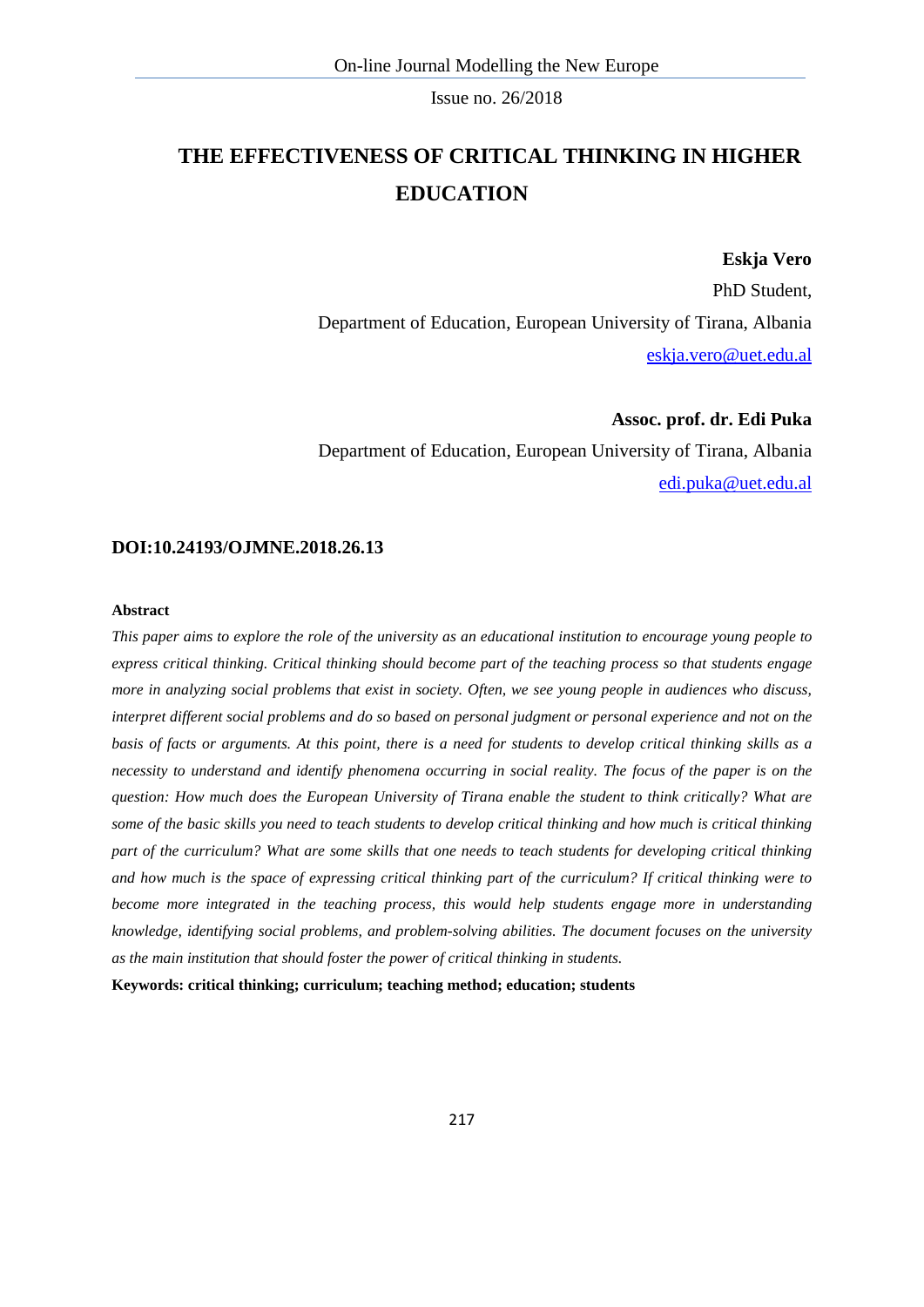#### **1. Introduction**

Facione argues that, teach people to make good decisions and you equip them to improve their own futures and become contributing members of society, rather than burdens to society. Becoming educated and practicing good judgment does not absolutely guarantee a life of happiness, virtue, or economic success, but it surely offers a better chance at those things. And it is clearly better than enduring the consequences of making bad decisions and better than burdening friends, family, and all the rest of us with the unwanted and avoidable consequences of those poor choices. (Facione, 2015, p. 2).

The study focuses on the effectiveness and the role of students with the development and expression of critical thinking as a necessary aspect to understanding our individual and social experiences. Critical thinking should become more part of the teaching process where students can engage in the identification, understanding and analysis of various social problems. But what are some of the basic skills that school should teach students to promote critical thinking? How much is part of curricula the space where students can express critical thinking? What are some of the methods used in teaching that stimulate critical thinking? This paper focuses on the university as the basic educational institution that should promote the preparation of students with the ability to express and apply critical thinking to every link of their student, professional, or academic performance in the future.

The paper will first address some of the key definitions provided for critical thinking, ranging from thinkers and classical philosophers, such as Bacon, Glaser, Paul, Scriven, Siegel etc. and other contemporary authors such as Crebert, Gardner & Marzano, Facione, McKeachie etc. who through undergraduate studies have identified new ways of understanding and defining the critical thinking concept.

Second, we will argue some of the critical thinking skills that a student must learn to manifest them, not only in educational processes but also in everyday life practice. Some of the teaching strategies that promote critical thinking are case studies, focus groups, various discussions, problem-solving, reflections on a phenomenon in the form of essays, commentaries, reportages, etc. How does school promote these strategies or teaching methods to students?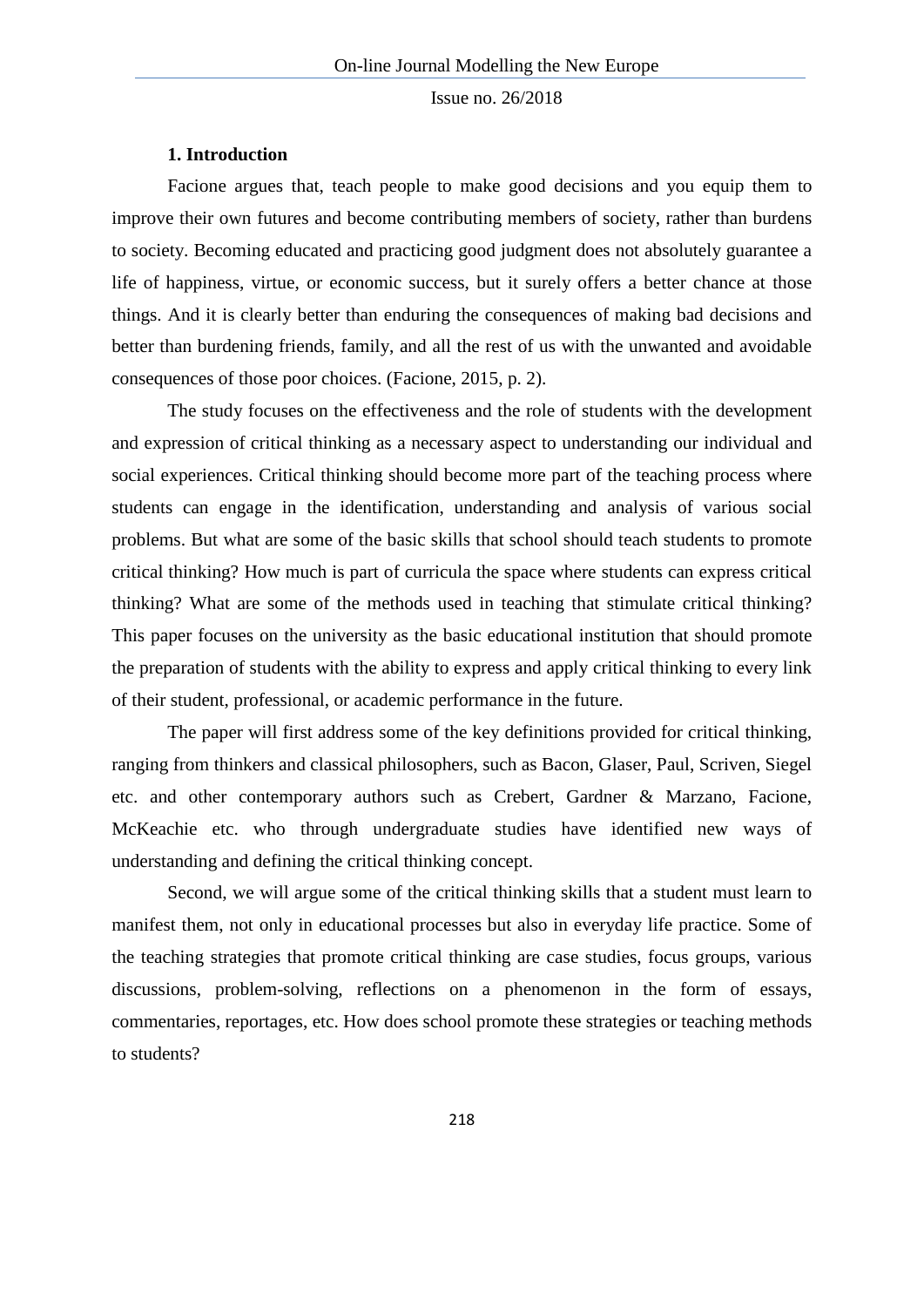Third, the paper tries to answer the question, why does the development of critical thinking in students play an important role in their personal and social life? In this issue, the focus is on the impact and efficiency of critical thinking in students and the role it plays in society. Among other things, some teaching strategies or practices will be presented on how the concept of critical thinking in everyday academic life can be developed with students.

#### **2. Classical definitions of 'Critical Thinking'**

Critical thinking has been defined in many different ways. Very broad definitions include "thinking which has a purpose or reflective judgement". Basically, the term "critical" is related to the Greek word "criterion", or standard to judge. The term "critical" is essentially related to thinking, judgment and appreciation as forms of thinking. The main object of critical thinking is related *to determining the quality* and value of your beliefs. Thinking critically has nothing to do with *what you think*, but *how you think*. "Critical thinking does not focus on the causes of your conviction, but on whether this conviction is worth it. A conviction is worth and should be kept if we have solid reasons to accept it. Critical thinking offers a whole set of compelling criteria in the techniques, attitudes, and principles that we use to evaluate beliefs and determine whether they are based on sustainable reasons." (Vaughn & MacDonald, 2010, p. 3). "Francis Bacon (1561 - 1626), founder of modern science, articulated the basic principles and methods of science and propagated their use in the prudent acquisition of accurate knowledge. He also warned of the risk of common mistakes in thinking, which could ruin all the efforts of science and lead to deformed perceptions and heavy mistakes". (Vaughn & MacDonald, 2010, p. 35). According to Bacon, 'scientific thinking' is based on 'facts or as we call it critical thinking' which is a very important tool in seeking truth. "He called the 'icons of the mind' the mistakes, because according to him, people not only make mistakes, but also fetish them, just as we do fetish false gods" (Ibid.).

Eduard Glaser in 1941 argued that critical thinking is a human ability to create "a strong persistence in search of data that support any beliefs or assumptions we have." (Fisher, 2001, p. 3). Richard Paul in 1993 gives an interpretation other than Glaser's. According to him, critical thinking is the way of thinking about "any subject, context, problem, in which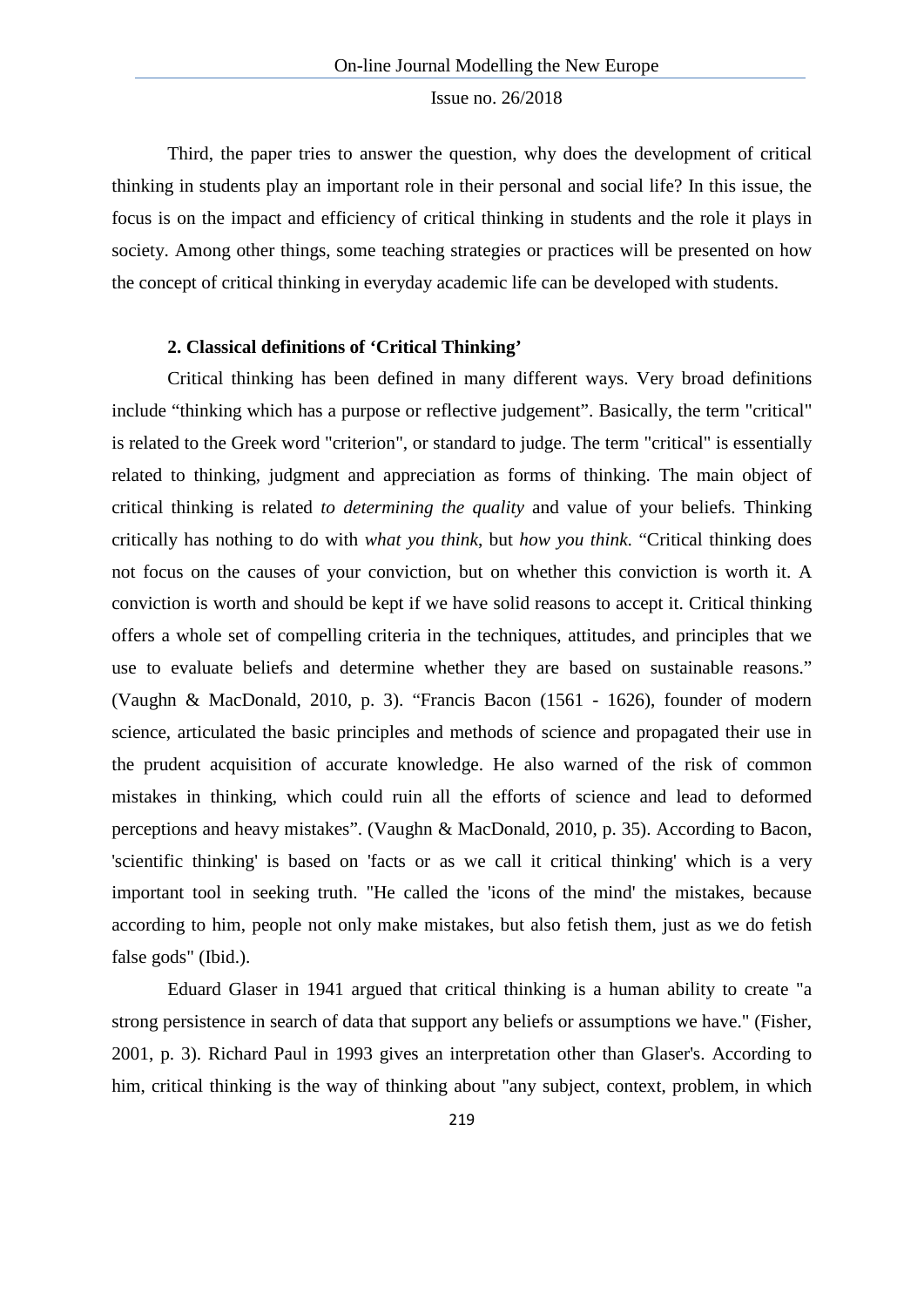the critical thinker in such cases proves his or her qualities of thinking and masterfully builds the natural structures of thinking and sets intellectual standards on them". (Fisher, 2001, p. 4).

Michael Scriven argued that "critical thinking is an academic competency akin to reading and writing. It defines it thus: critical thinking is skilled and active interpretation and evaluation of observations and communications, information and argumentation. He defines critical thinking as a 'skilled' activity for reasons similar to those mentioned above. To be critical, thinking has to meet certain standards – of clarity, relevance, reasonableness" (Ibid.)

Siegel has defined critical thinking as an "education in knowledge of rationality," McPeck in 1981 described the term "skepticism or reflective doubt," Barnett in 1997 with the term "Critical Self Reflection", while Toulmin, Rieke and Janick in 1984 linked critical thinking to reasoning to use it later as "central activity in introducing reasons in support of a particular issue or argument". (Vyncke, 2012, pp. 9-10). According to Ennies in 1985, critical thinking is an "reflective and reasonable thinking that is focused on deciding what to believe or do". (Lai, 2011, p. 6).

### **3. Contemporary definitions of 'Critical Thinking'**

Gardner and Marzano are two research scientists who, in the study they have made, have observed the role played by the creation of an interactive lesson for successful student learning. According to them, "studies show that learning in an active, organized and well – thought out learning is often far more complete and fruitful. Learning fruitfully means that you can think of what you learn. To apply it to life situations, to use it as a basis for further learning and continuing to learn independently " (Temple, Crawford, Saul, Mathews & Makinster, 2006, p. 1).

Other authors have seen critical thinking as a cognitive ability regarding rational judgment (Vyncke, 2012). Critical thinking is *reasoning*, *reflection*, *responsiveness*, and *thinking ability* that is focused on what to believe or do. "We understand critical thinking to be purposeful, self-regulatory judgment which results in interpretation, analysis, evaluation, and inference, as well as explanation of the evidential, conceptual, methodological, criteriological, or contextual considerations upon which that judgment is based". (Facione, 2015). "The ideal critical thinker is habitually inquisitive, well-informed, trustful of reason,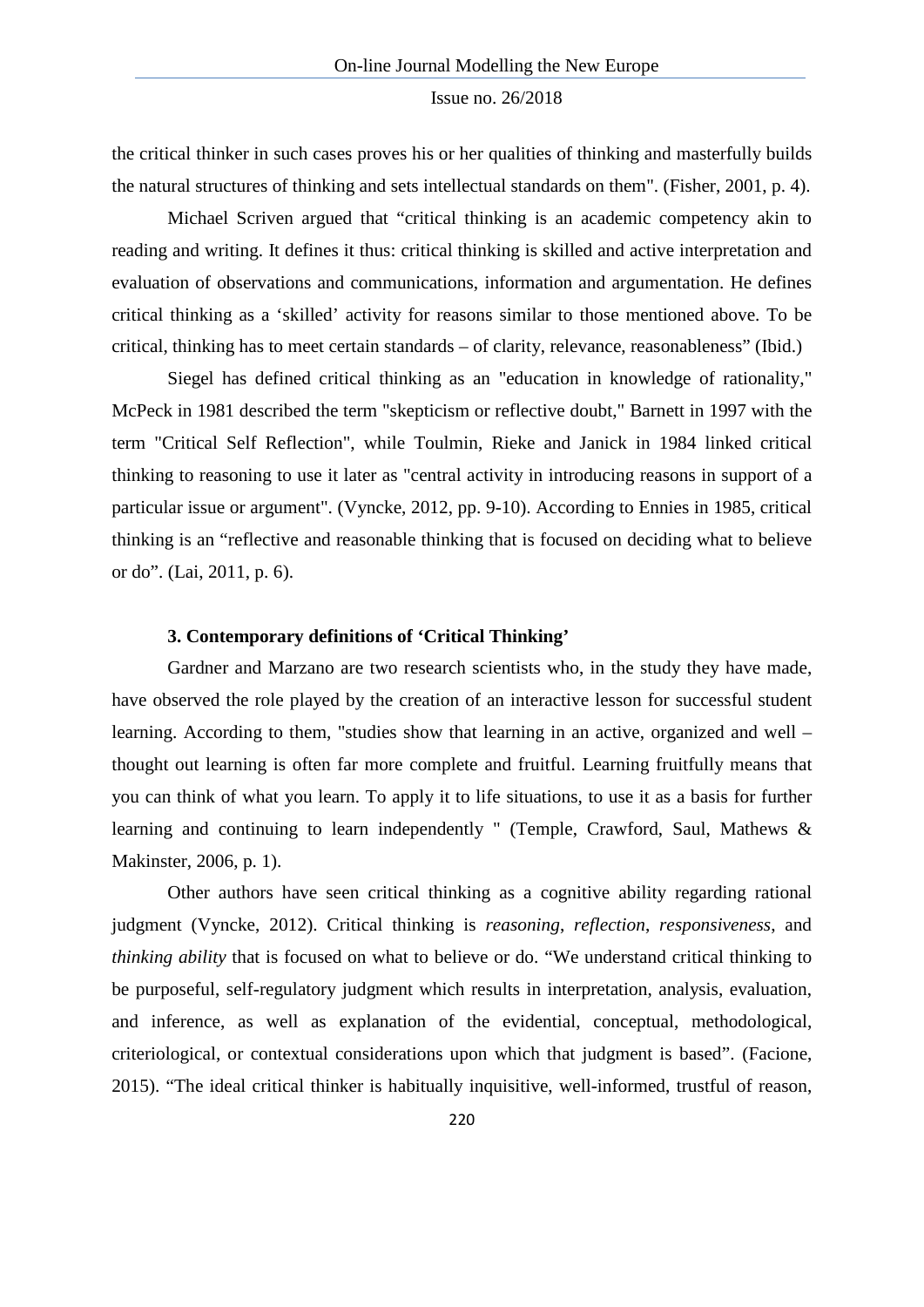open-minded, flexible, fair-minded in evaluation, honest in facing personal biases, prudent in making judgments, willing to reconsider, clear about issues, orderly in complex matters, diligent in seeking relevant information, reasonable in the selection of criteria, focused in inquiry, and persistent in seeking results which are as precise as the subject and the circumstances of inquiry permit". (Ibid).

Tara DeLecce, a psychologist who in one of the online lectures held on critical thinking, argued that "additionally, critical thinking can be divided into the following three core skills: *Curiosity* is the desire to learn more information and seek evidence as well as being open to new ideas. *Skepticism* involves having a healthy questioning attitude about new information that you are exposed to and not blindly believing everything everyone tells you. Finally, *humility* is the ability to admit that your opinions and ideas are wrong when faced with new convincing evidence that states otherwise". (DeLecce, 2015).

Thinking is defined in different ways, some authors define it "as a psychic process, as a form of general reflection of reality on human consciousness through notions, judgments and reasoning". Authors call this "conscious thinking" because it is affected by pedagogical work of educators. (Jashari & Ballhysa, 2005, p. 23).

Kec and Ara (2005), provide another kind of definition of critical thinking as follows:

"Critical thinking is a process that brings a result. It is part of the thinking process, by which every person critically thinks, as a natural path of interaction with ideas and information; it is an active process that develops with a certain purpose or happens by chance, which permanently makes students control the information and meet the challenges; include; adapt or disseminate information. Critical thinking occurs when students begin to reflect on what they read, start asking questions, start linking knowledge that they know and learn new knowledge, select information, analyze behavior, actions and situations, argue and maintain attitudes assigned to them." (Gjokutaj, Shahini, Markja, Zisi & Muça, p. 38).

The concept of critical thinking in the age of modernity and in the history of philosophical thought of the  $15<sup>th</sup>$  to the 16<sup>th</sup> centuries is mostly related to the concept of reflecting critically. Critical reflection helps to stay active, in our individual and social experiences. Critical reflection enables us to reconsider our previous judgments and assessments, and to complement them on the basis of what new facts suggest. "Critical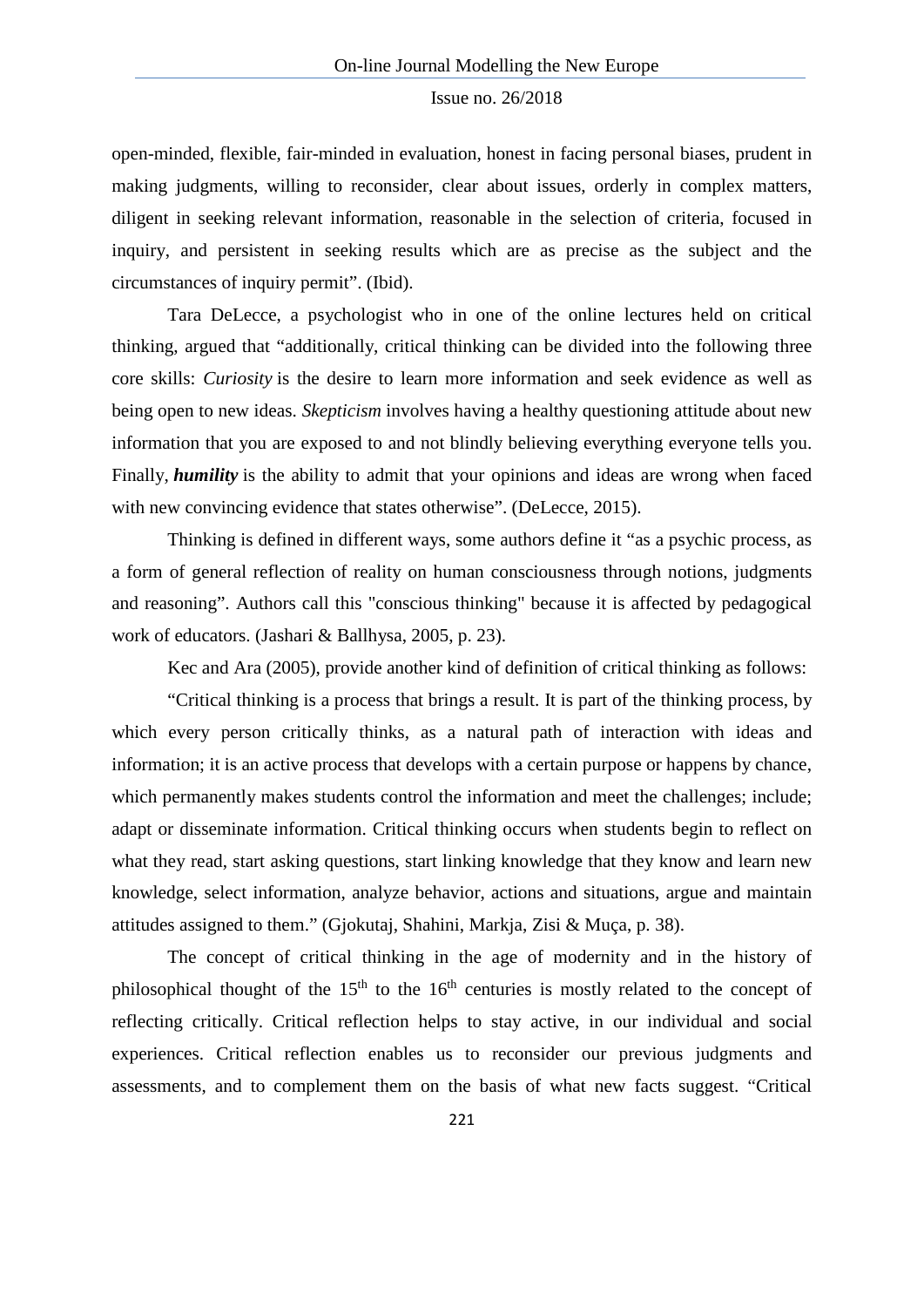reflection makes each of us, at school or after its end, consistently, to remain an active student. By critically reflecting upon institutional organization, economic and cultural conditions, and on the problems of society, we reconsider our previous trials and assessments, adapt them, complement them, and enrich them on the basis of what the new facts we discover through our careful observations and through critical reflection on them" (Tarifa, 2014, p. 202).

Philosophy science was born from reflexion on the essence. Descartes (1981) is known for the formula "I doubt, I think, so I am". Hence, he integrated into the history of philosophy the notion of "methodical suspicion". According to him, suspicion allows him to find the required security. Descartes required the analysis of all elements of thought to the simplest ones. Sort these simple elements in an increasingly complex order, so that complex terms can be clearly understood. (Hersh, 1981, p. 95).

The features of a 'critical thinker' according to Crebert (2011) are listed as follows:

- Inquisitiveness about a wide range of issues;
- Desire to become and remain well-informed:
- Alertness to opportunities to use critical thinking;
- Trust in the processes of reasoned inquiry;
- Self-confidence in own abilities to reason:
- Open-mindedness towards divergent world views:
- Flexibility in considering alternatives and opinions;
- Understanding of the opinions of other people;
- Fair-mindedness in appraising reasoning;
- Honesty in facing own biases, prejudices, stereotypes etc.;
- Discretion in suspending, making or altering judgments; and

• Willingness to reconsider and revise views where necessary. (Crebert et al., 2011, p. 6).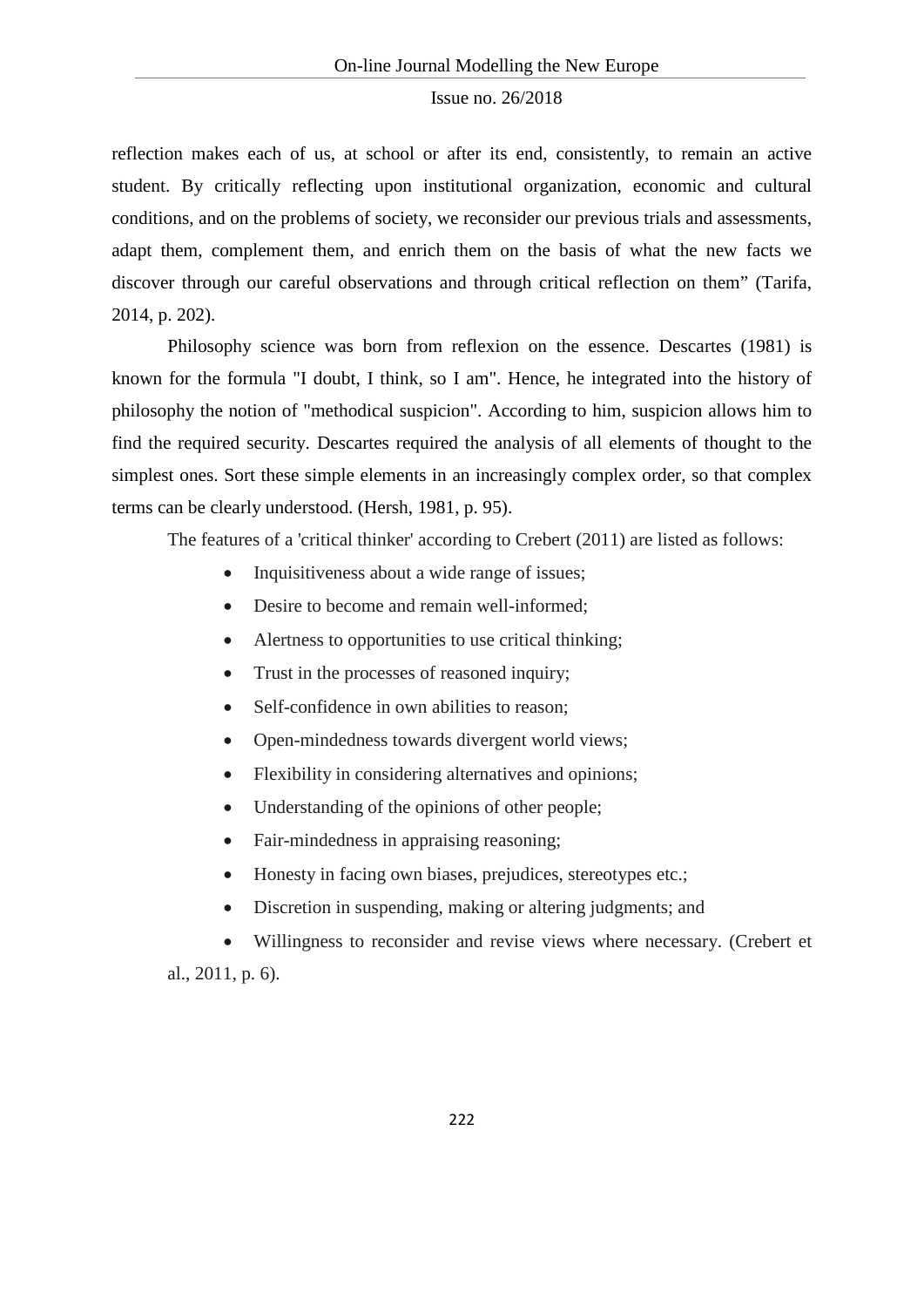### **4. The basic skills of a critical thinker**

Almost everyone who has worked in the critical thinking tradition has produced a list of thinking skills which they see as basic to critical thinking. For example, Edward Glaser (1941) listed the abilities:

- To recognize problems;
- To find workable means for meeting those problems;
- To gather and marshal pertinent information;
- To recognize unstated assumptions and values;

• To comprehend and use language with accuracy, clarity, and discrimination;

- To interpret data;
- To appraise evidence and evaluate statements;
- To recognise the existence of logical relationship between propositions;
- To draw warranted conclusions and generalisations. (Fisher, 2001, p. 6)

According to Willison & O'Reagan (2006), they argued these abilities:

- determine the need for knowledge;
- find and generate the information;
- critically evaluate the information;
- organise the information;
- synthesise, analyse and apply the new knowledge; and
- communicate the knowledge. (Crebert et al., 2011, p. 13)

### **5. Teaching methods that promote the development of critical thinking**

There are several methods that encourage critical thinking among students. One of the first activities known as the three phases or PNP model (Prediction, Knowledge Building, and Reinforcement) was created by authors Joseph Vaughn and Thomas Estes in 1986, and then the curriculum became more popular in pedagogical practices nowadays, like the ERR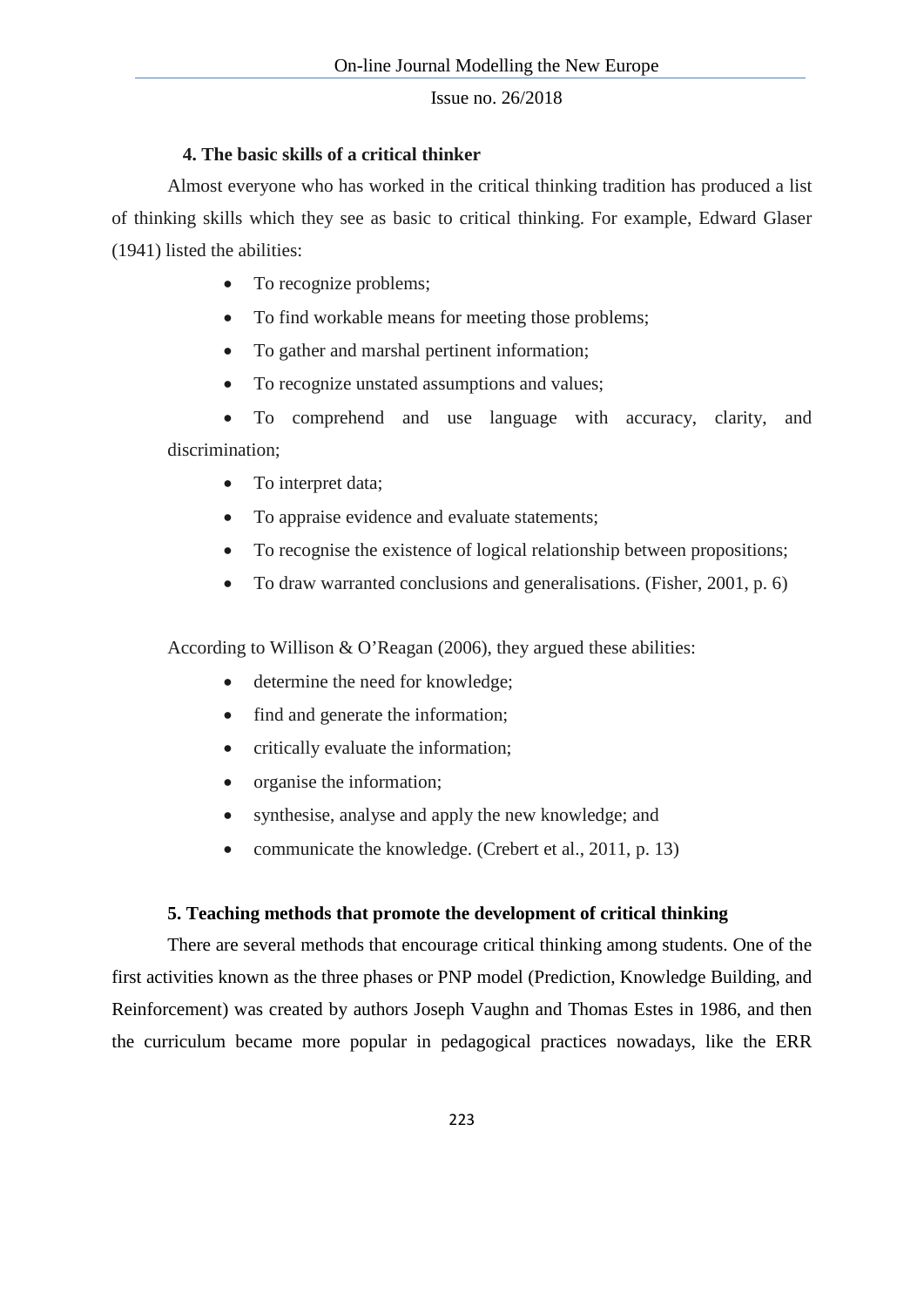structure (Evocation, Realization of Meaning and Reflection). (Temple, Crawford, Saul, Mathews & Makinster, 2006, p. 2).

According to Crebert (2011), using concept maps in planning a curriculum or instruction on a specific topic helps to make the instruction *conceptually transparent* to students. Many students have difficulty identifying and constructing powerful concepts and propositional frameworks, leading them to see science learning *as a blur of myriad facts or equations to be memorized*. If concept maps are used in planning instruction and students are required to construct concept maps as they are learning, previously unsuccessful students can become successful in making sense out of science and acquiring a feeling of control over the subject matter. The benefits of concept maps are that they enable students to:

- Establish connections between ideas they already have;
- Connect new ideas to existing knowledge; and

• Organise ideas in a logical, but not rigid, structure that can be updated. (Crebert et al., 2011, pp. 10-11).

| Skills developed through debating |                                                         |
|-----------------------------------|---------------------------------------------------------|
| Oral                              | Persuasive verbal arguments. Confidence and clarity     |
| communication                     | in thinking. Language skills.                           |
| Structuring<br>an                 | Big picture perspective. Ability to define topic, terms |
| argument                          | and premise. Stating what is to be proved, providing    |
|                                   | supporting evidence and examples. Countering opposing   |
|                                   | arguments.                                              |
| Logical<br>and                    | Clear lines of argument.                                |
| analytical thinking               |                                                         |
| <b>Teamwork</b>                   | Collaboration on common task. Understanding of role     |
|                                   | in order of debate.                                     |
| Time management                   | Succinct arguments presented in restricted<br>time.     |

### *Using debating to analyse and evaluate issues*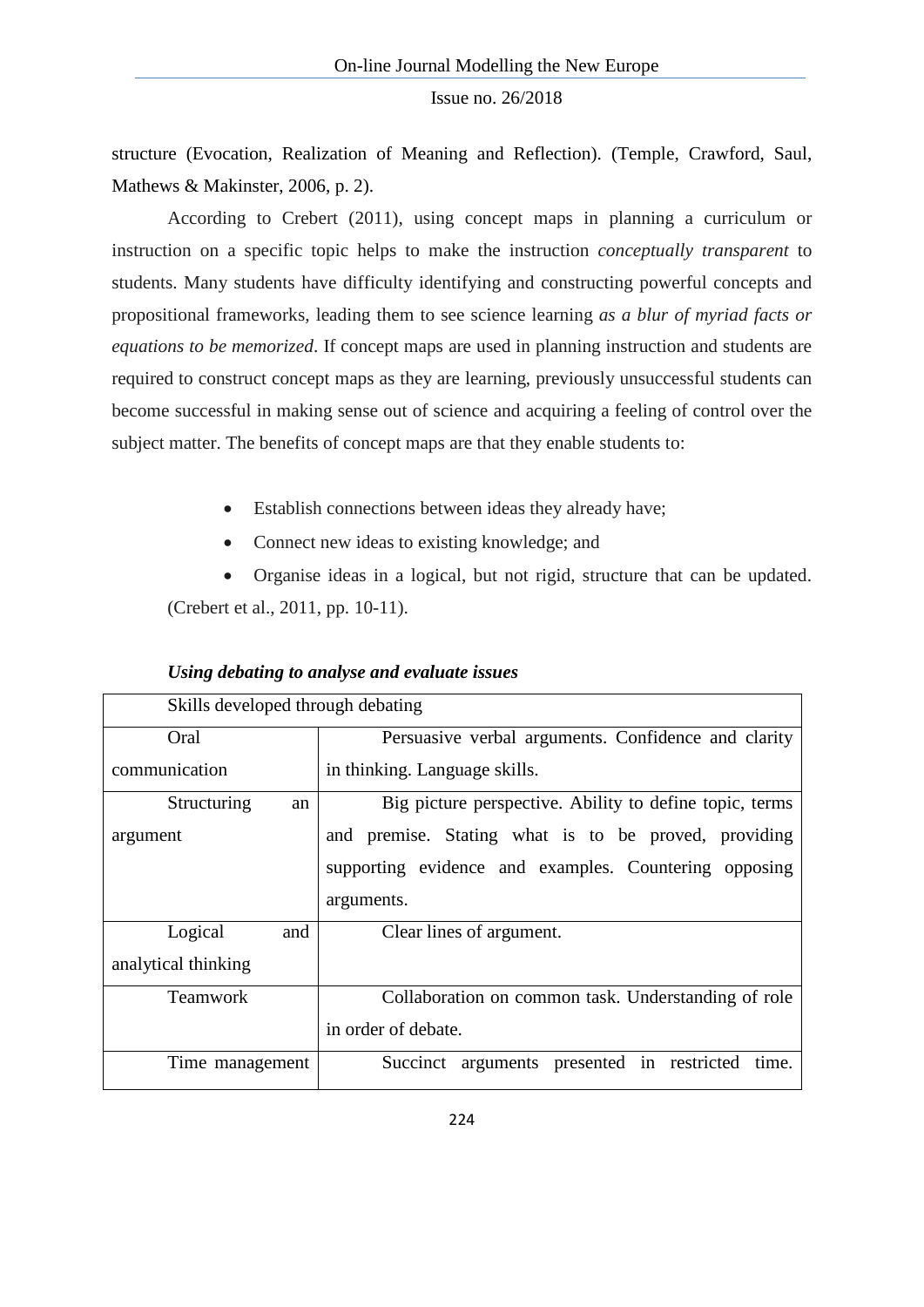| skills          | Effective use of time to prepare and deliver arguments.          |
|-----------------|------------------------------------------------------------------|
| Research skills | Ability to find and utilise relevant and current                 |
|                 | literature/findings on the topic. Ability to identify key points |
|                 | and summarise.                                                   |
| Reading<br>the  | Knowing what the audience already knows/expects to               |
| audience        | hear on the topic. Tailoring the content, pace and tone of a     |
|                 | presentation to the audience. Presenting information in an       |
|                 | engaging and entertaining style.                                 |

### *Reading*

Three important purposes of reading critically are:

- ♦ to provide evidence to back up or challenge a point of view;
- ♦ to evaluate the validity and importance of a text/ position;
- ♦ to develop reflective thought and a tolerance for ambiguity.

### *Strategies for reading critically*

| Ask questions about:    | For example                                          |
|-------------------------|------------------------------------------------------|
| Your purpose            | Why?                                                 |
| The context of the text | Why written?                                         |
|                         | Where?                                               |
|                         | When?                                                |
|                         | Who?                                                 |
|                         | How relevant?                                        |
| The structure of the    | Is there a clear argument? Do the parts fit together |
| text                    | logically?                                           |
| The arguments           | Are they fair? Do they leave out perspectives of     |
|                         | certain groups?                                      |
| The evidence used       | Is evidence given to support the point of view from  |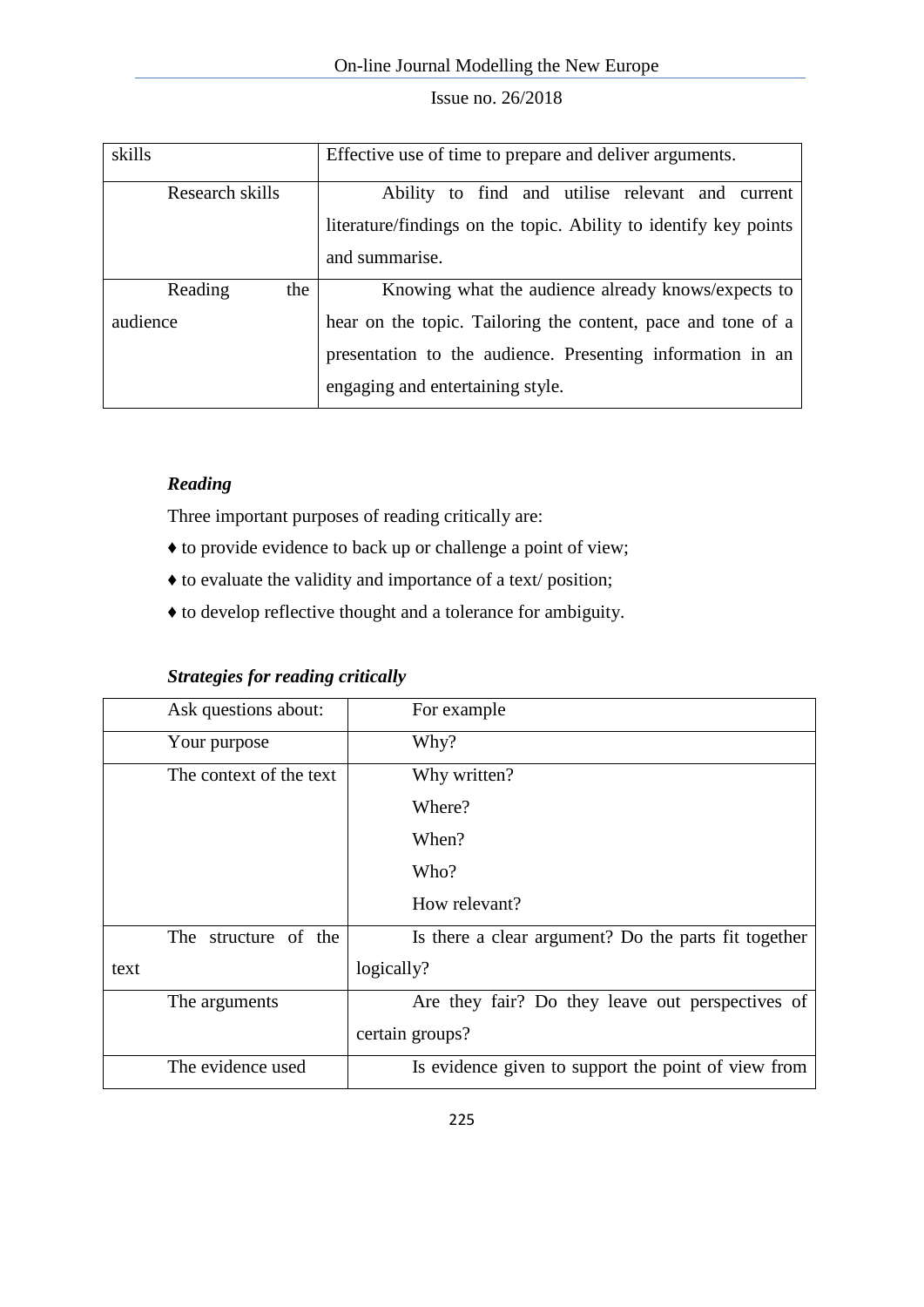|                   | an authority in this field? Is the evidence evaluated from |
|-------------------|------------------------------------------------------------|
|                   | different perspectives?                                    |
| The language used | Is the language coloured to present some things as         |
|                   | more positive than others? Are claims attributed clearly?  |

If we want to generalize it, critical thinking has three parts:

1. First, critical thinking involves asking questions.

2. Second, critical thinking involves trying to answer those questions by reasoning them out.

3. Third, critical thinking involves believing the results of our reasoning. ('What is critical thinking', 2017, pp. 5-6).

Thinking critically about solving a problem, on the other hand, begins with asking questions about the problem and about ways to address it:

- 1. What is the purpose behind the problem?
- 2. What is a good way to begin?
- 3. Do I have all the information I need to start solving the problem?
- 4. What are some alternative ways of solving the problem assigned?

5. Can the problem be solved? Does it even make sense? ('What is critical thinking', 2017, pp. 5-6).

### **6. Impact of expressing critical thinking in society**

According to authors Lau and Chan, qualitative knowledge is the student's ability to express critical and creative thinking, intellectual flexibility, competence to analyse information and integrate various sources of knowledge in problem solving. According to them, critical thinking is the basis of "science" and "democracy". Science requires the use of "critical reasoning" in different experiments and theoretical confirmations. The function of liberal democracies requires citizens who think critically about *social issues* to inform their *judgments about proper governance* and overcome *the various prejudices and disagreements that occur*. (Lau & Chain, 2016).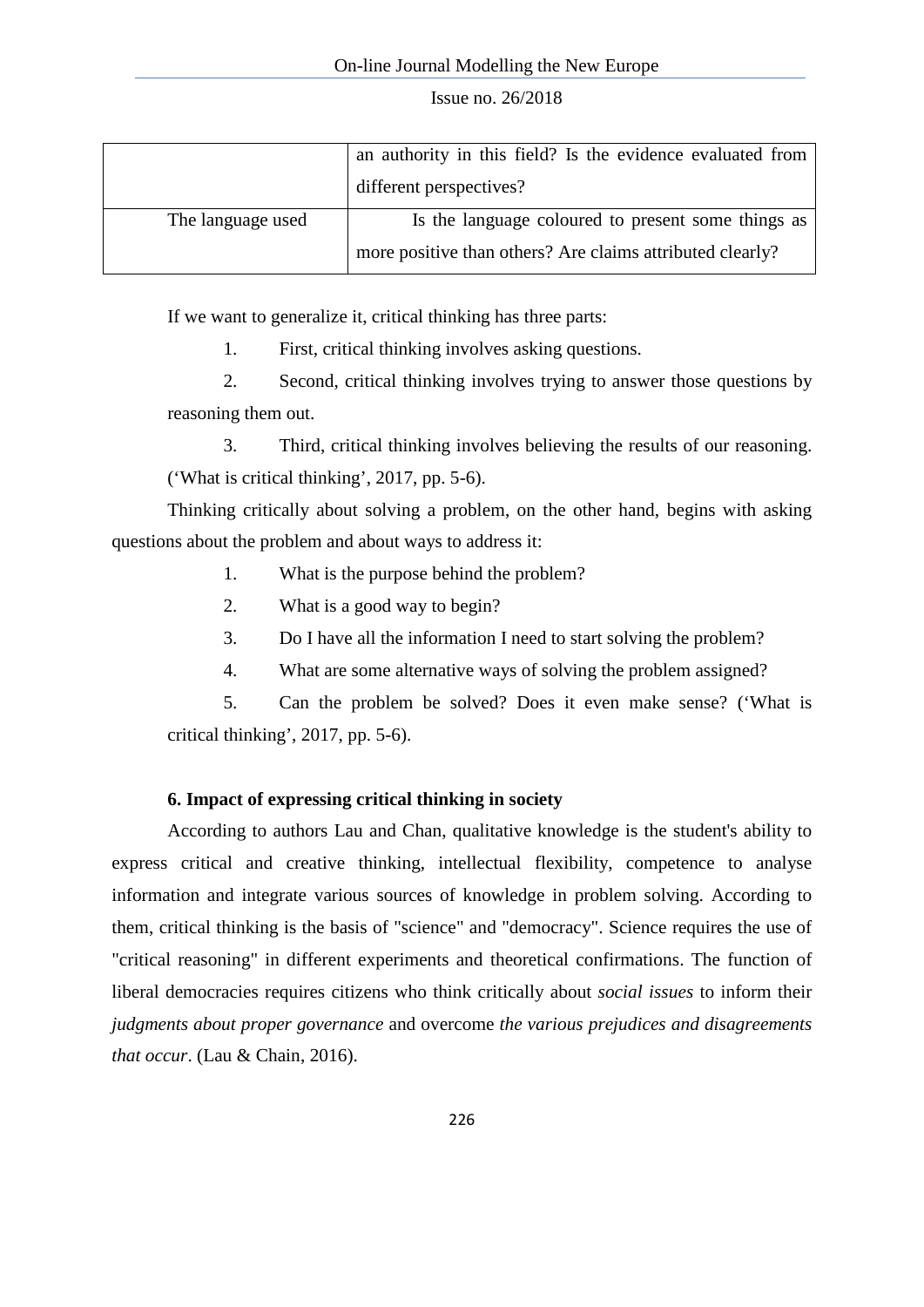Critical thinking should be more focused on university curricula. Yanklowitz (2013) said that the goal of an argument curriculum is to enhance the development of the responsible citizens and the pedagogical methodology consists of cultivating argument skills, epistemic development, and moral development. Also, Calfee and Chambliss (1987) argue that "students are unlikely to develop critical thinking skills naturally when their class reading assignments consist only of narrative and explanatory texts, as opposed to argumentative texts". If the transmission of the knowledge of a lecture, text, or information of any kind were to take place according to the dialogue-questioning process, the students would be more involved in the learning process and begin to develop their own arguments on the themes discussed by the subject lecturer. (Yanklowitz, 2013).

So, a major part of learning how to think critically is learning to ask the questions—to pose the problems—yourself. That means noticing that there are questions that need to be addressed; admitting that there are problems. Often, this is the hardest part of critical thinking. This is true not just in school, but in daily life as well. People often do not ask themselves, "How can I best get along with my parents (my partner, my co-workers, my friends) in this situation?" Instead, they continue relating to them in habitual and unexamined ways. If your goal is to improve some aspect of your daily life, begin by asking yourself some questions: What are some concrete things I can do to get better grades? To meet new people? To read more effectively? To make the subject matter of this course meaningful in my life? To be effective, you need to really *ask* these questions. It is not enough just to say the words. ('What is critical thinking', 2017, pp. 5-6).

#### **7. Data and Methods**

The purpose of this study is to explore the role of the European University of Tirana, as an educational institution, in promoting the ability of young people to express critical thinking. Critical thinking should become part of the teaching process so that students engage more in analysing social problems that exist in society. Often, we see young people in audiences who discuss, interpret different social problems and do so, based on personal judgment or personal experience and not based on facts or arguments relying on them. At this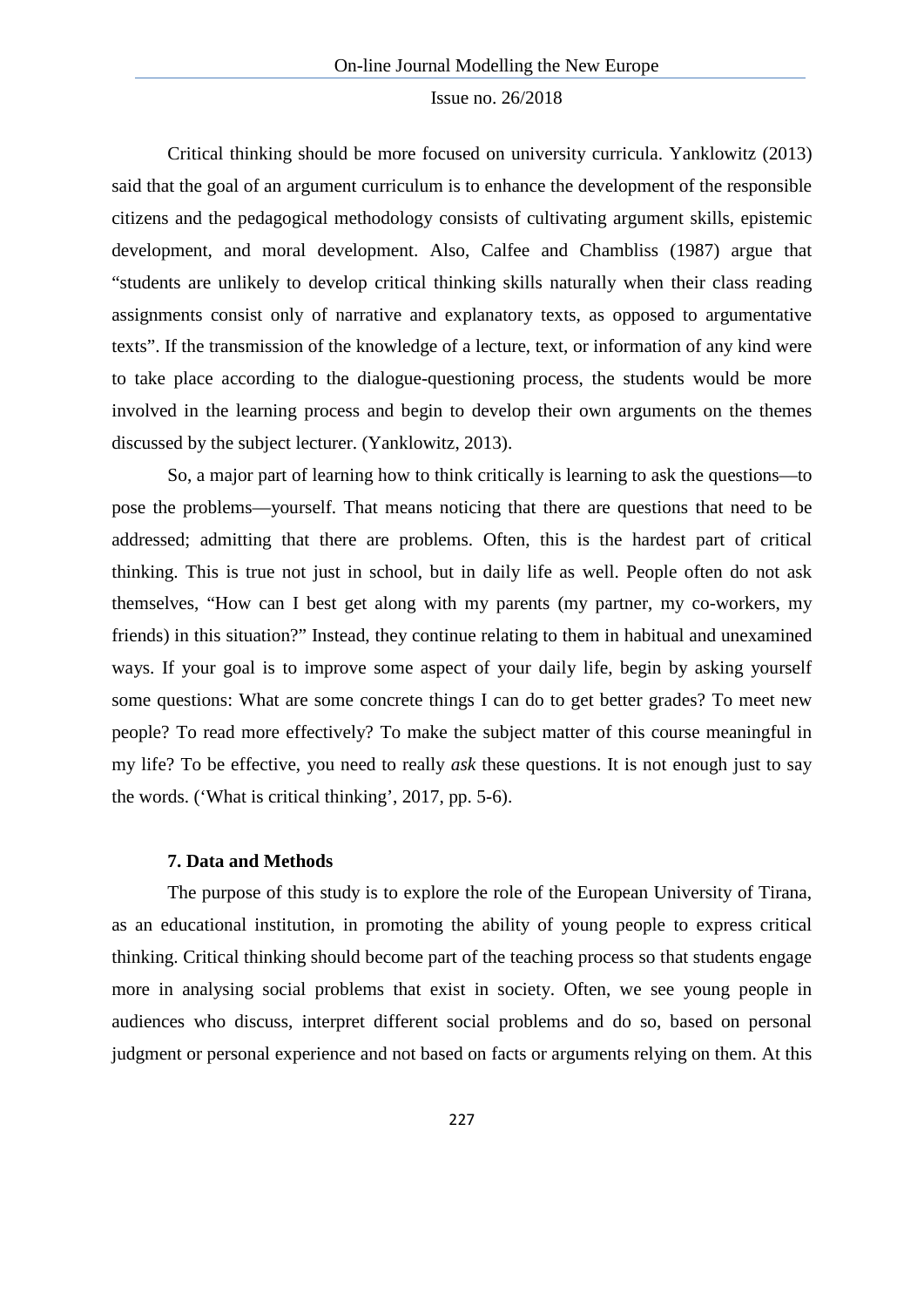point, the need arises for students to develop this ability to think critically as a need to understand and identify phenomena occurring in social reality.

The objectives of this study are to:

- Identify critical definitions of the critical thinking concept.
- Analyse some of the basic skills of being a critical thinker.
- Introduce key methods that promote critical thinking in education.

• Analyse the importance of student learning with critical thinking in relation to life and society.

The research questions include the purpose and objectives of the study:

**Research question 1:** How much does the European University of Tirana enable the student to think critically?

**Research question 2:** What are the skills and methods that pedagogues use in the classroom to encourage critical thinking in students?

#### **This work will support two hypotheses:**

**Hypothesis 1:** The concept of thinking critically is not sufficiently cultivated at UET students.

**Hypothesis 2:** If critical thinking were to become more integrated in the teaching process, this would help students engage more in understanding knowledge, identifying social problems, and problem-solving skills.

In this study, a random sample was used. Sampling is  $(n = 200)$  students. Questionnaires were distributed to Bachelor students at the European University of Tirana. The process was conducted during the development of a joint teaching class which included students from various branches in social sciences such as Psychology, Sociology, Public Relations - Communication, Political Science and International Relations.

Two self-reporting questionnaires were designed to measure the level of critical thinking development. The questionnaire contains a total of 27 questions. Questions are encoded from 1 (never) to 5 (usually or very often). This questionnaire was accessed by a private organization such as the Foundation for Critical Thinking, which studies critical thinking. (Critical Thinking Interview Profile for Teachers and Faculty and Critical Thinking Interview Profile for College Students.)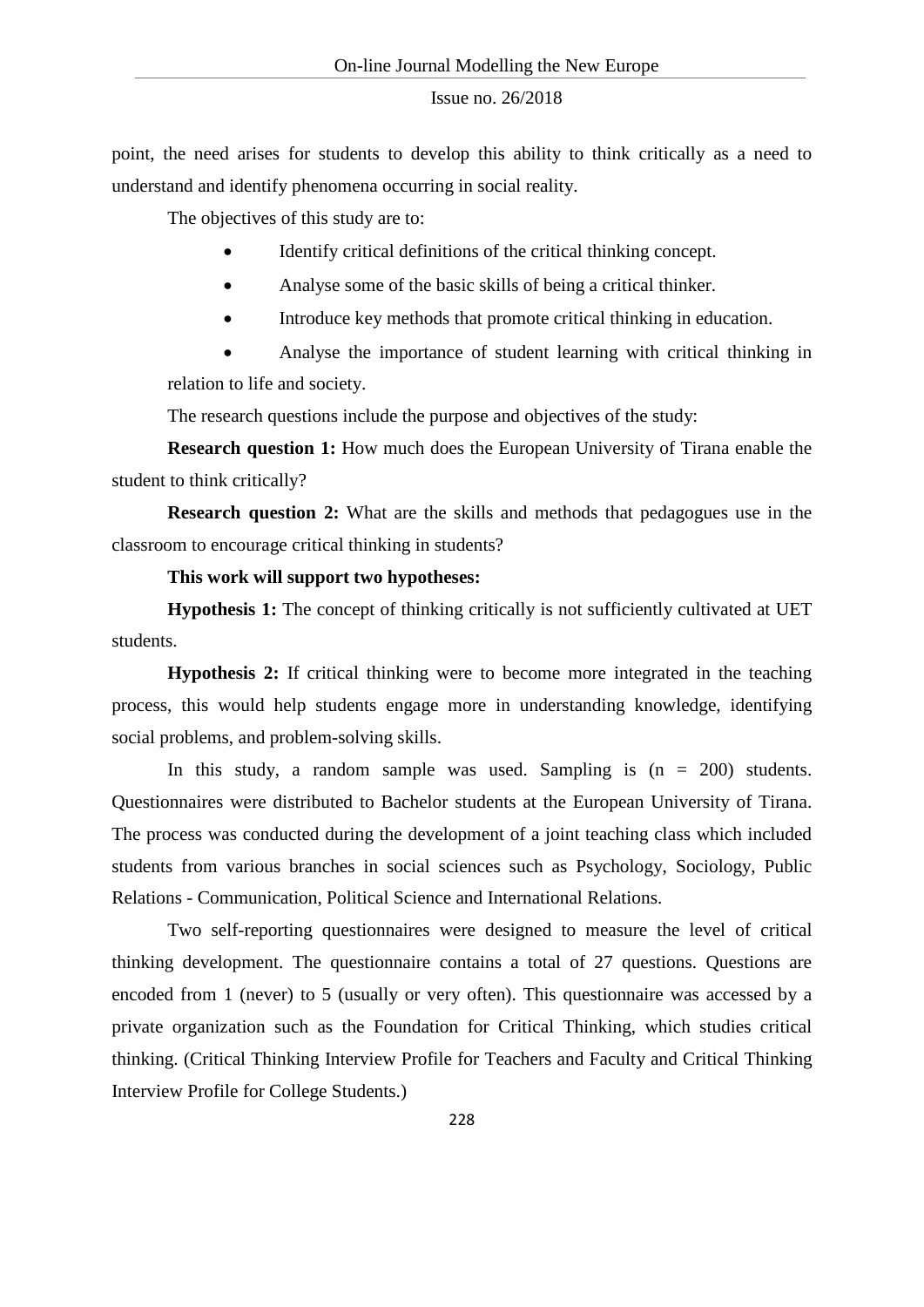#### **Results**

Following are the relevant findings, in an effort to answer research questions and to validate the hypotheses of the study: by gender 61.5% were females, 9% were male, and 29.5% abstained. The most involved age group was 19 - 21 years old with 63%, 22-25 years with 11%, 26-28 years with 3%, 35 years and over with 2%, and abstention resulted in 20.5% of responses. The student study program was listed as follows. 35.4% study for Psychology, 5% for Sociology, 8.5% Political Science, 12.5% in International Relations, 7.5% Public Relations - Communication, and about 32% abstained.

The level related to the explanation of the critical thinking concept to students by their pedagogues results from findings where 31% of students express themselves at the level several times but not often, 23% are neutral, 22.5% say that this concept is rarely explained, 12.5% are expressed usually or very often, and 11% say that this concept has never been explained to them.

In 29% of students the definition of the critical thinking concept has been developed several times, but not often along the course or course programme, 26.5% stated that definitions of critical thinking concept were rarely developed, 21% expressed neutrally, 12.5% never, and 11% with usually or very often.

Literature study on the use of critical thinking results in 29.5% rarely expressed, 27.5% expressed several times but not often, 22.5% expressed neutrally, 11% usually or very often, and 19% never.

The level of student encouragement for critical thinking by the lecturers results in 29.5% at several times, but not often, 24.5% more commonly or very often, 20% neutral, 17% less, and 9% never.

The level of use of teaching methods that promote critical thinking such as method of questioning, method of discussion and classroom debates, group collaboration method, oral presentation method in Power Point, method of problem solving, on the whole, appears to occur in 43.5% of cases with usually or very often, 23.5% with several times but not often, 14% with neutral, 13.5% rarely, and 5.5% with never.

The methods that most often use pedagogues in teaching, 38% express abstention regarding the use of a particular method of the sorted ones, 25.5% say that the method of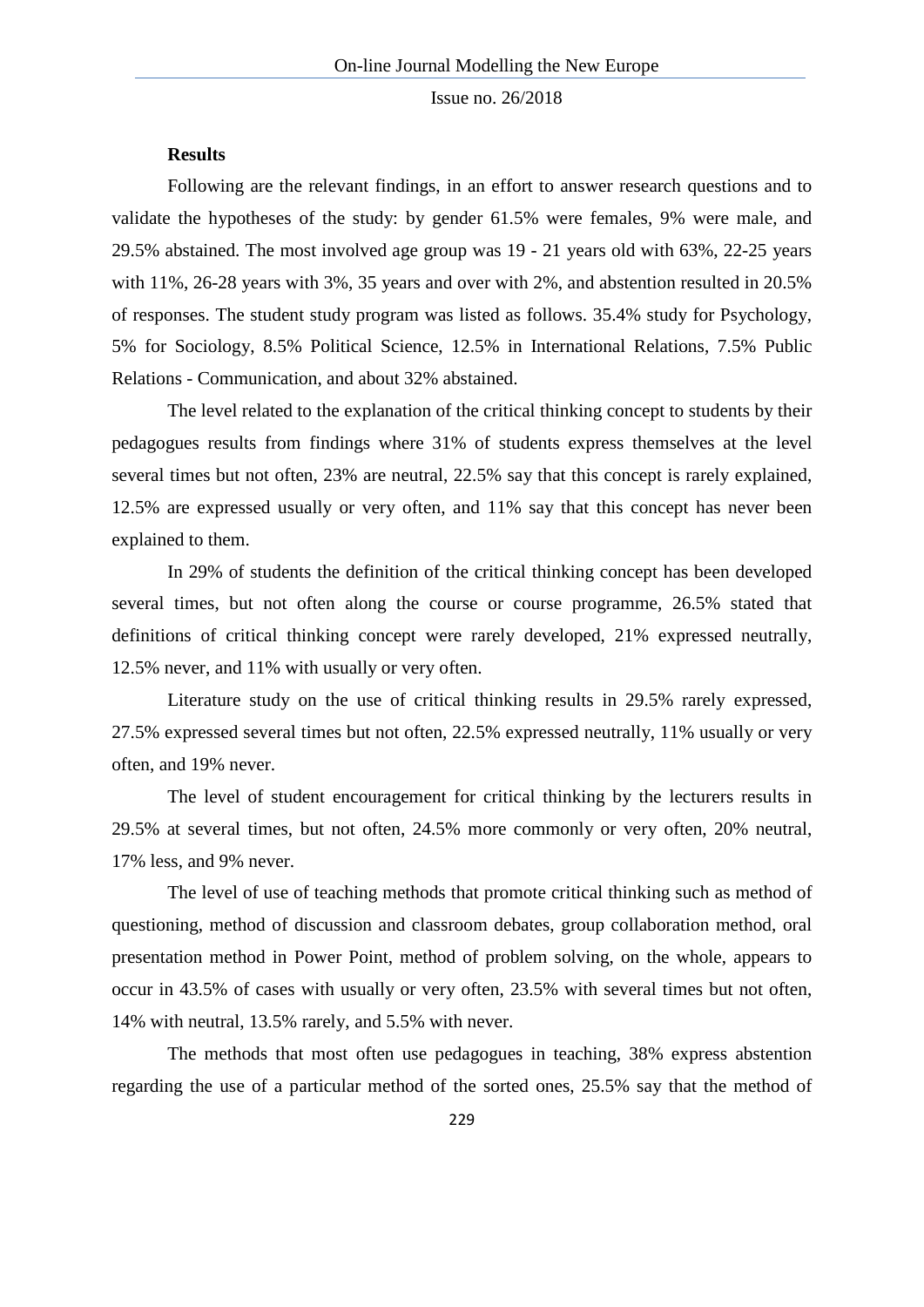discussion and debate in the classroom is developed, 24.5% mention the method of oral presentations in Power Point, 5% the collaboration method in the group, 8% the method of questioning repeatedly, and 3% the problem-solving method.

The level of student learning by the professors to understand the text content occurs in 32% sometimes but not often, 24% neutral, 21% usually or very often, 18% rarely, and 5% never.

The level of information storage without understanding the true content, in view of receiving only a student's final assessment, results in 29.5% never occurring, 22% say it happens rarely, 19.5% think this happens several times but not often, 16.5% are neutral, and 14% say usually or very often.

Encouraging critical thinking in the learning process according to the findings are 29.5% with several times, but not often, 25.5% rarely, 23% expressed neutral, and 19.5% expressed usually or very often.

The level of student clarification by the professors to be precise, for questioning, problematic or a particular subject during teaching is 32% with usually or very often, 26.5% with several times but not often, 19% rarely, 18% neutral, and 4.5% with never.

The level of understanding in the organized way of the key concepts of the topic results in 30% at several times but not often, 26% usually or very often, 20.5% rarely, 19% neutral, and 4.5% never.

The level of the student's ability to draw conclusions based on data or information collected, according to findings, is 34.5% rarely, 25% neutral, 18.5% usually or very often, 18% few times but not often, and 4% never.

The level of student training to make the differences in the assumptions, conclusions and consequences of a particular phenomenon, is 27% several times, but not often, 26% neutral, 21.5% usually or very often, 20% rarely, and 10.5% never.

The level of students' ability to think logically according to the findings is 31% several times, but not often, 26.5% usually or very often, 20.5% neutral, 18.5% rarely, and 3.5% never.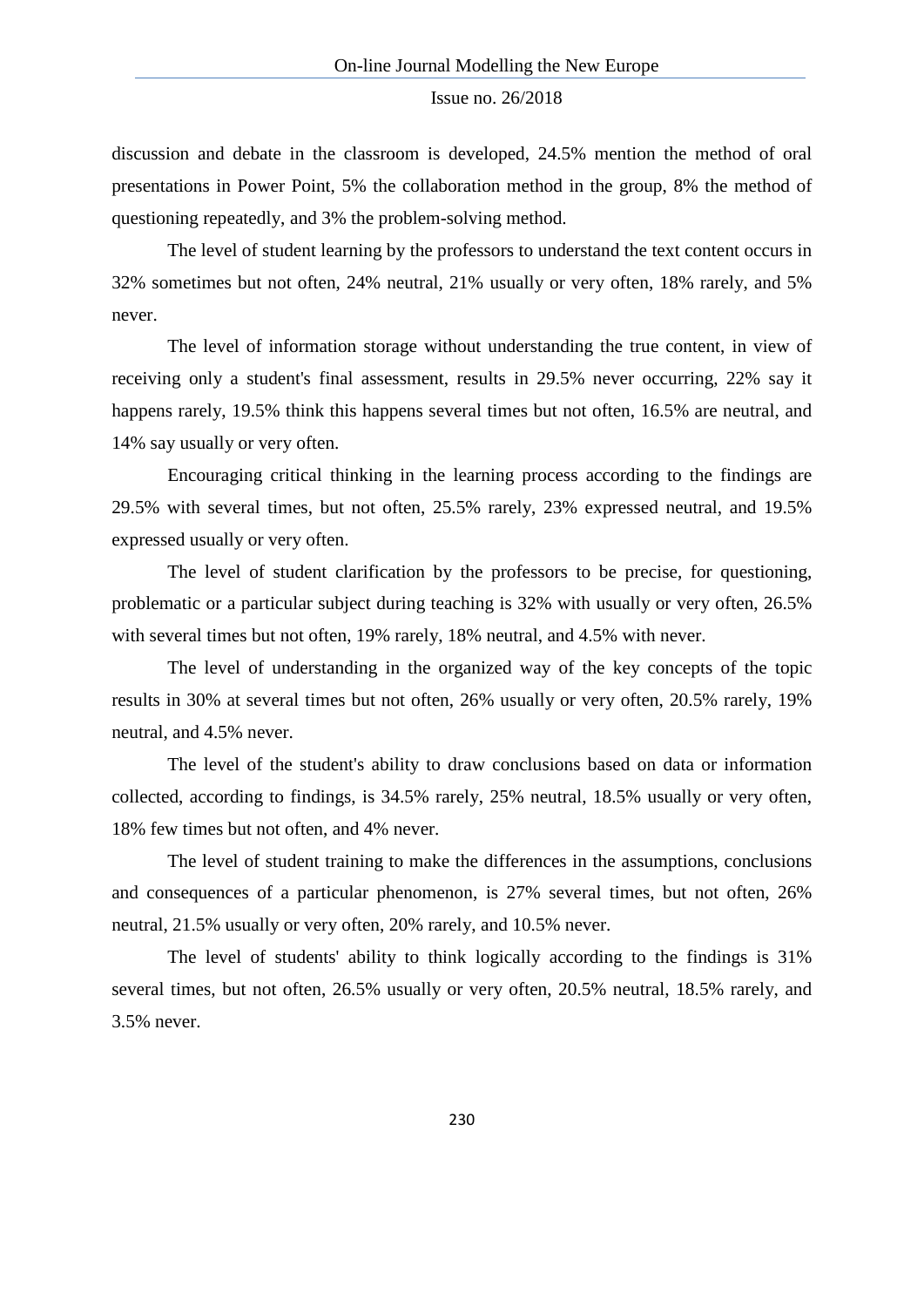The level of student training to maintain a personal attitude against the arguments that arise, results in 36% several times, but not often, 27% neutral, 16.5% rarely, 15.5% usually or very often, and 5% never.

#### **8. Conclusions**

This study was designed to investigate the perceptions of students about how the university as an educational institution encourages them to express critical thinking. But in this study we understand that critical thinking has difficulties in implementation in teaching and learning in students.

## *The difficulties in the implementation of critical thinking while teaching UET students are:*

1. The level related to the explanation of critical thinking concept to students by their professors results in the majority of 62% thinking that this process occurs several times but not often, 25% of students argue that this concept is rarely explained, 13% are neutral about the explanation of the concept. This indicates that the concept of critical thinking should be given in some definitions where students need to be taught how to use it.

2. About giving definitions of critical thinking in teaching during course development, 58% of students said that definition of critical thinking was explained sometimes but not often, which can greatly affect the non-recognition of this concept. Only 22% said that this concept was developed usually or very often during teaching.

3. Increasing the level of understanding in organized way is the key due the concepts of structured creative abilities such as: student's ability to draw conclusions based on data or information collected; student's ability to make the differences in the conclusions and consequences of a particular phenomenon; students' ability to think logically; student's ability to maintain a personal attitude against the arguments that arise;

4. Encouraging critical thinking in the learning process according to the findings occurs 59% several times, but not often. And 40% are neutral. The data shows that encouragement is an indicator of the positive path of strengthening critical thinking in students, but more work is needed to keep the level of neutrality even smaller.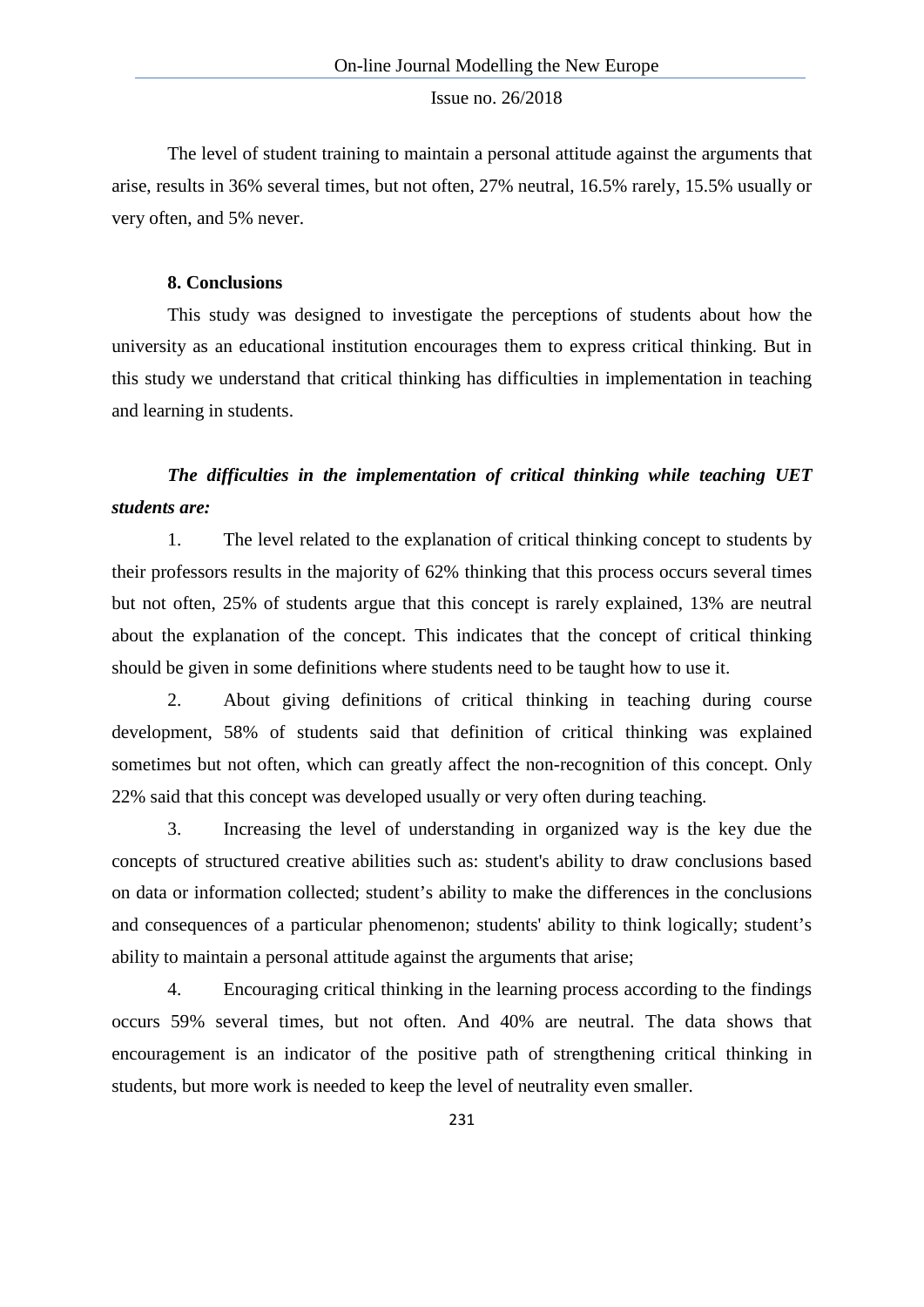Lai has argued:

"Educators have long seen critical thinking as a desirable educational outcome. More recently, the Partnership for 21st Century Skills has identified critical thinking as one of several skills necessary to prepare students for post-secondary education and the workforce. Typically, critical thinking is believed to include the component skills of analysing arguments, making inferences by using inductive or deductive reasoning, judging or evaluating, and making decisions or solving problems. Critical thinking entails cognitive skills, or abilities, and dispositions. These dispositions, which can be seen as attitudes, or habits of mind, include open- and fair-mindedness, inquisitiveness, flexibility, a propensity to seek reason, a desire to be well-informed, and a respect for and willingness to entertain diverse viewpoints." (Lai, 2011, p. 42).

Why the Need for Critical Thinking?

According to Blunkett, we have entered in a new century, in which the structure and the way of learning will determine our lives as never before ... if we have success or salvation, either as individuals or as a state, this will depend on our knowledge, skills and understanding. The concept of 'getting used to learning continually' to prepare to live in a world with persistent and fast-paced changes is ruling on modern education policies. Accumulation of knowledge and competences of the purely technical nature of the type 'professional education' are now considered with less priority than critical intelligence, openness to change and quick adaptation to new ones, social competences, the logic of sustainable development. (Civici, 2013, p. 292).

#### **Bibliography**

• CIVICI, A. (2013). *State or Market / Which development model we choose.* Tirana: UetPress Publications.

• CREBERT, G., PATRICK, C.-J., CRAGNOLINI, V., SMITH, C., WORSFOLD, K., & WEBB, F. (2011). *Critical Evaluation Skills Toolkit* (2nd ed). Retrieved May 20, 2016 from [http://www.griffith.edu.au.](http://www.griffith.edu.au/)

• DELECCE, T. (2015). *What is Critical Thinking? – Definition, Skills & Meaning[Lecture]*. Retrieved April 30, 2016 from [http://education-portal.com.](http://education-portal.com/)